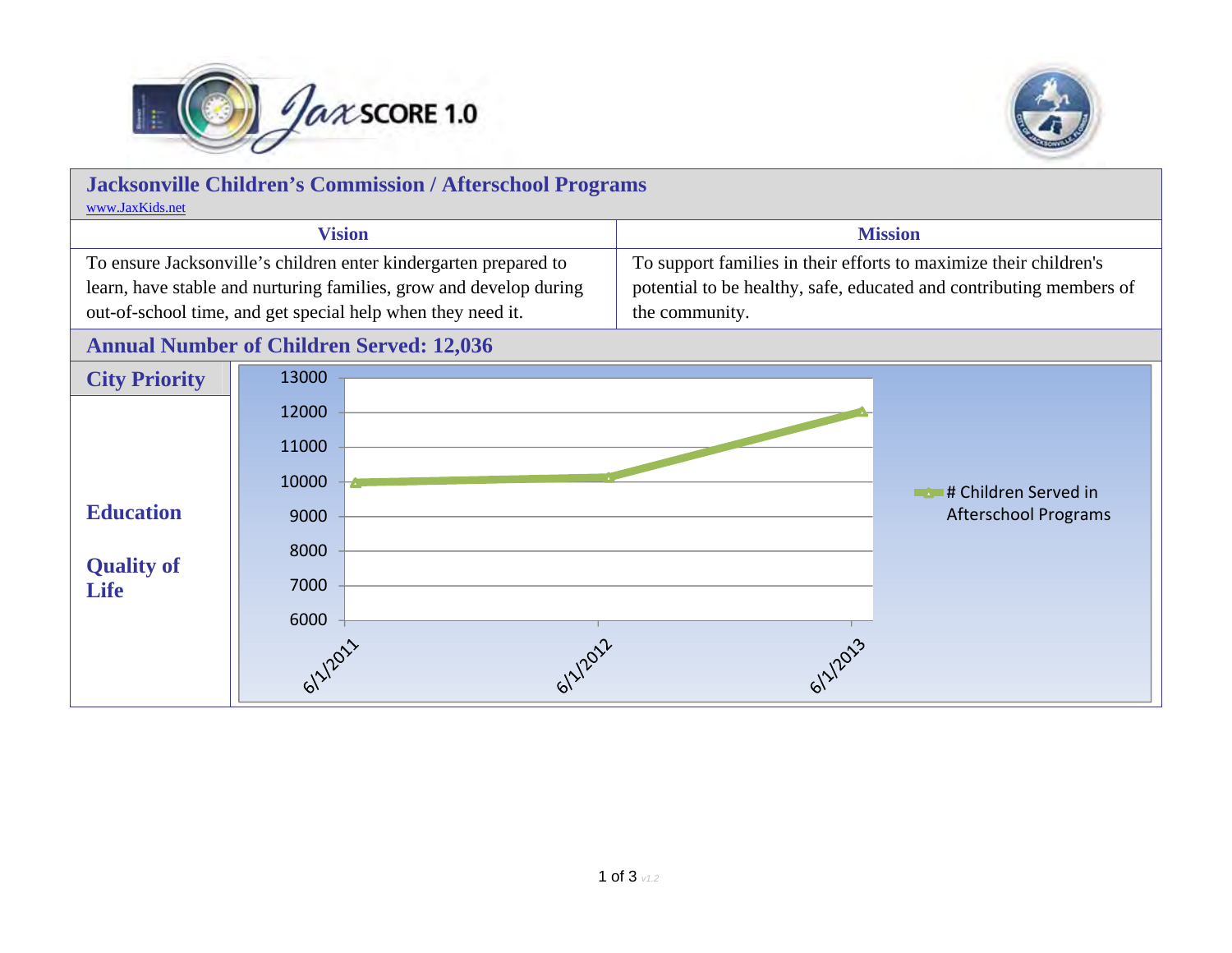



| <b>Narrative</b> | The Jacksonville Children's Commission funds more than 60 quality afterschool programs in both school and community-<br>based locations throughout the city.                                                                                                                                                                                                                                                                                                                                             |  |
|------------------|----------------------------------------------------------------------------------------------------------------------------------------------------------------------------------------------------------------------------------------------------------------------------------------------------------------------------------------------------------------------------------------------------------------------------------------------------------------------------------------------------------|--|
|                  | TEAM UP school-based afterschool programs provide academic instruction, tutoring and support, and enrichment activities<br>such as field trips, dance, sports and arts to low-income children who are at risk of academic failure. TEAM UP is a<br>partnership between the Children's Commission, Duval County Public Schools and various nonprofit youth-serving<br>organizations. As such, these afterschool programs are located in various elementary and middle schools throughout Duval<br>County. |  |
|                  | Community-based afterschool programs provide unique enrichment or sport activities, such as drama or tennis. The mission of<br>community-based afterschool programs is to improve the academic achievement and social skills of at-risk children, while<br>providing a safe and structured environment for children to learn and grow. These programs are located in community settings<br>such as various nonprofit organizations, community centers, parks and apartment complexes.                    |  |
|                  | <b>Notes Regarding Metric Data:</b><br>Starting with a redesign of the afterschool program funding model in Fiscal Year 2010-11, and following the trend of<br>maximizing resources in each year to follow, dollars for afterschool programs were reallocated to new programs and/or<br>providers that could increase the total number of children served at the same level of funding.                                                                                                                  |  |